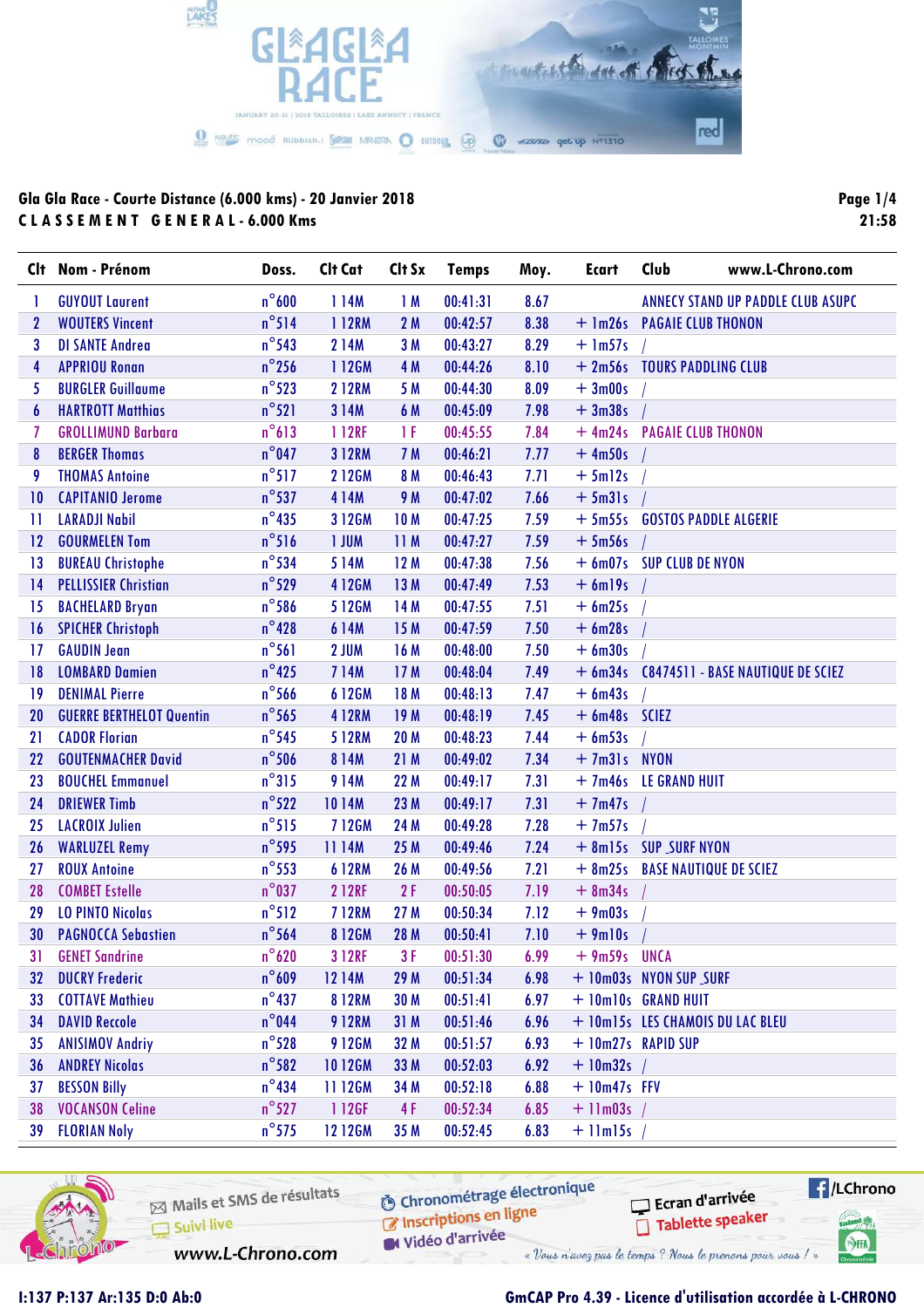

| Clt | Nom - Prénom                  | Doss.           | Clt Cat        | Clt Sx | <b>Temps</b> | Moy. | <b>Ecart</b>       | Club<br>www.L-Chrono.com          |
|-----|-------------------------------|-----------------|----------------|--------|--------------|------|--------------------|-----------------------------------|
| 40  | <b>TEURQUETIL Florence</b>    | $n^{\circ}614$  | 114F           | 5F     | 00:53:01     | 6.79 | $+$ 11m31s         |                                   |
| 41  | <b>LEBEHOT Olivier</b>        | $n^{\circ}$ 554 | <b>1012RM</b>  | 36 M   | 00:53:25     | 6.74 | $+$ 11m54s         |                                   |
| 42  | <b>DEMULE Herve</b>           | $n^{\circ}531$  | 1312GM         | 37 M   | 00:53:36     | 6.72 | $+ 12m05s$         |                                   |
| 43  | <b>OTXOA DE ANDRES Joseba</b> | $n^{\circ}602$  | 1112RM         | 38 M   | 00:53:39     | 6.71 | $+ 12 \text{m08s}$ |                                   |
| 44  | <b>PICAMOLES David</b>        | $n^{\circ}$ 562 | 1314M          | 39 M   | 00:53:51     | 6.69 | $+ 12m20s$         |                                   |
| 45  | <b>CLÉMENT Noly</b>           | $n^{\circ}$ 502 | 1412GM         | 40 M   | 00:53:55     | 6.68 | $+ 12m24s$         |                                   |
| 46  | <b>HARDOUIN Catherine</b>     | $n^{\circ}$ 585 | 412RF          | 6 F    | 00:54:00     | 6.67 |                    | + 12m29s OCEAN NORMANDIE          |
| 47  | <b>DUMONT Karine</b>          | $n^{\circ}$ 524 | 512RF          | 7 F    | 00:54:03     | 6.66 | $+ 12m33s$ OCEAN   |                                   |
| 48  | <b>AYMERIC Drouelle</b>       | $n^{\circ}$ 509 | 1512GM         | 41 M   | 00:54:07     | 6.65 | $+ 12m36s$         |                                   |
| 49  | <b>BOUTHERIN Patrick</b>      | $n^{\circ}$ 591 | 1612GM         | 42 M   | 00:54:15     | 6.64 | + 12m44s NEANT     |                                   |
| 50  | <b>MION Celine</b>            | $n^{\circ}572$  | 6 12RF         | 8F     | 00:54:17     | 6.63 | $+ 12m46s$         |                                   |
| 51  | <b>PERRIER Laurence</b>       | $n^{\circ}410$  | <b>712RF</b>   | 9 F    | 00:54:25     | 6.62 | $+ 12m54s$         |                                   |
| 52  | <b>LE TOUX Aurelie</b>        | $n^{\circ}424$  | 812RF          | 10F    | 00:54:56     | 6.55 | $+ 13m26s$         |                                   |
| 53  | <b>GIROUD Etienne</b>         | $n^{\circ}608$  | 1712GM         | 43 M   | 00:55:06     | 6.53 | $+ 13m36s$         |                                   |
| 54  | <b>PUERTAS ARAOZ Alvaro</b>   | $n^{\circ}$ 533 | 1812GM         | 44 M   | 00:55:53     | 6.44 | $+14m22s$          |                                   |
| 55  | <b>MARTIN Stephane</b>        | $n^{\circ}$ 570 | 1912GM         | 45 M   | 00:56:14     | 6.40 | $+ 14m43s$         |                                   |
| 56  | <b>GALLOUEDEC Pauline</b>     | $n^{\circ}$ 526 | <b>912RF</b>   | 11F    | 00:56:19     | 6.39 |                    | + 14m48s MORBIHAN PADDLE CLUB     |
| 57  | <b>BUHLMANN Johanna</b>       | $n^{\circ}618$  | 212GF          | 12F    | 00:56:30     | 6.37 | $+14m59s$          |                                   |
| 58  | <b>QUATREHOMME Renald</b>     | $n^{\circ}$ 049 | 2012GM         | 46 M   | 00:56:39     | 6.36 | $+ 15m08s$         |                                   |
| 59  | <b>WAGUET Paola</b>           | $n^{\circ}616$  | 312GF          | 13F    | 00:56:50     | 6.33 | $+15m20s$          |                                   |
| 60  | <b>ACKERMANN Marilyne</b>     | $n^{\circ}606$  | <b>1012RF</b>  | 14F    | 00:56:56     | 6.32 | $+ 15m25s$         |                                   |
| 61  | <b>LEBEAU Laetitia</b>        | $n^{\circ}$ 567 | 214F           | 15F    | 00:57:03     | 6.31 | $+ 15m32s$         |                                   |
| 62  | <b>EMILIE Piffeteau</b>       | $n^{\circ}513$  | 412GF          | 16F    | 00:57:08     | 6.30 | + 15m38s BNS SCIEZ |                                   |
| 63  | <b>GRALL Annaig</b>           | $n^{\circ}329$  | 314F           | 17F    | 00:57:22     | 6.28 | $+ 15m51s$ SUP 29  |                                   |
| 64  | <b>PETIGNY Vincent</b>        | $n^{\circ}423$  | 2112GM         | 47 M   | 00:57:34     | 6.25 |                    | + 16m04s CLUB NAUTIQUE DE LONGUES |
| 65  | <b>SYLVIANE Oberli</b>        | $n^{\circ}$ 559 | 1112RF         | 18F    | 00:57:52     | 6.22 | $+$ 16m21s         |                                   |
| 66  | <b>BLANC Christophe</b>       | $n^{\circ}612$  | <b>1212RM</b>  | 48 M   | 00:58:15     | 6.18 | $+$ 16m45s         |                                   |
| 67  | <b>DAVID François</b>         | $n^{\circ}$ 504 | 2212GM         | 49 M   | 00:58:21     | 6.17 | $+ 16m50s$         |                                   |
| 68  | <b>WOREK Marc</b>             | $n^{\circ}607$  | 1414M          | 50 M   | 00:58:42     | 6.13 | $+17$ mlls         |                                   |
| 69  | <b>GRÖNINGER Michael</b>      | $n^{\circ}427$  | 2312GM         | 51 M   | 00:59:07     | 6.09 | +17m36s FIT OCEAN  |                                   |
| 70  | <b>CAPITANIO Marceau</b>      | $n^{\circ}$ 560 | 3 JUM          | 52 M   | 00:59:31     | 6.05 | $+$ 18m01s /       |                                   |
| 71  | <b>CATALDO Jennifer</b>       | $n^{\circ}611$  | 512GF          | 19F    | 00:59:36     | 6.04 | $+ 18m06s$         |                                   |
| 72  | <b>FORNY PANNATIER Petra</b>  | $n^{\circ}$ 508 | 6 12GF         | 20F    | 00:59:55     | 6.01 |                    | + 18m24s SUPSPIRIT SION           |
| 73  | <b>DAVID Andis</b>            | $n^{\circ}541$  | 712GF          | 21F    | 01:00:09     | 5.99 | $+ 18m39s$         |                                   |
| 74  | <b>PIERRE Luciano</b>         | $n^{\circ}$ 556 | 24 12GM        | 53 M   | 01:00:14     | 5.98 | $+ 18m43s$ NCY     |                                   |
| 75  | <b>CUGNIET Eric</b>           | $n^{\circ}$ 505 | $1 + 60M$      | 54 M   | 01:00:40     | 5.93 | $+19$ m $10s$      |                                   |
| 76  | <b>GUYOUT Karine</b>          | $n^{\circ}$ 574 | 414F           | 22F    | 01:00:49     | 5.92 |                    | + 19m19s DOIBS PADDLE BESANCON    |
| 77  | <b>HERICAULT Clemence</b>     | $n^{\circ}$ 578 | <b>12 12RF</b> | 23F    | 01:00:50     | 5.92 |                    | + 19m20s BASE NAUTIQUE DE SCIEZ   |
| 78  | <b>DINTEN Jocelyne</b>        | $n^{\circ}$ 549 | $1 + 14F$      | 24 F   | 01:01:14     | 5.88 |                    | + 19m44s THE PADDLE CLUB          |



| Mails et SMS de résultats | <b>O</b> Chronométrage électronique | $\Box$ Ecran d'arrivée                                  |
|---------------------------|-------------------------------------|---------------------------------------------------------|
| Suivi live                | Inscriptions en ligne               | Tablette speaker                                        |
| www.L-Chrono.com          | <b>M</b> Vidéo d'arrivée            | « Vous n'avez pas le temps ? Nous le prenons pour vous! |



### **I:137 P:137 Ar:135 D:0 Ab:0 GmCAP Pro 4.39 - Licence d'utilisation accordée à L-CHRONO**

 $\sqrt{\frac{1}{2}}$ /LChrono

mei ()

SHA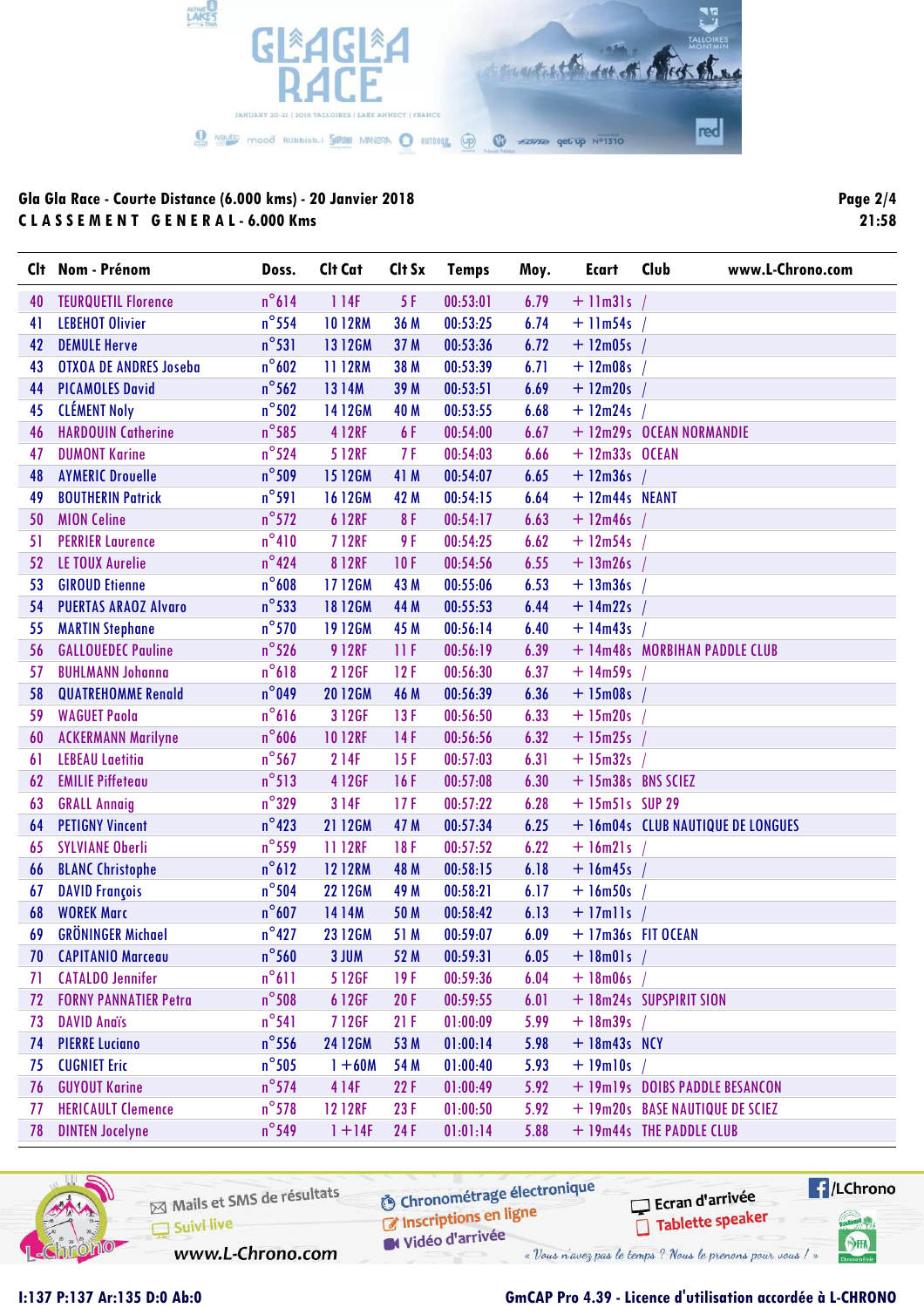

|     | Clt Nom - Prénom             | Doss.           | Clt Cat        | Clt Sx | <b>Temps</b> | Moy. | <b>Ecart</b>     | Club<br>www.L-Chrono.com             |
|-----|------------------------------|-----------------|----------------|--------|--------------|------|------------------|--------------------------------------|
| 79  | <b>BERNARD Muriel</b>        | $n^{\circ}$ 590 | 1312RF         | 25F    | 01:01:24     | 5.86 | $+19m54s$        |                                      |
| 80  | <b>DEMICHELIS Pierre</b>     | $n^{\circ}$ 142 | 2512GM         | 55 M   | 01:01:32     | 5.85 | $+20m02s$        |                                      |
| 81  | <b>VINZIO Thierry</b>        | $n^{\circ}$ 544 | 1514M          | 56 M   | 01:01:54     | 5.82 |                  | + 20m23s PERROY PADDLE CLUB          |
| 82  | <b>LARA Favario</b>          | $n^{\circ}161$  | 812GF          | 26F    | 01:01:57     | 5.81 | $+20m26s$        |                                      |
| 83  | <b>BRARD Magaly</b>          | $n^{\circ}$ 552 | 1412RF         | 27F    | 01:02:15     | 5.78 |                  | + 20m45s SURF CLUB DE LA PRESQU'ILE  |
| 84  | <b>MARTIGNONI Vincent</b>    | $n^{\circ}601$  | 26 12GM        | 57 M   | 01:02:21     | 5.78 |                  | + 20m50s SUPSPIRIT SION              |
| 85  | <b>HANTSON Luc</b>           | $n^{\circ}$ 500 | <b>1312RM</b>  | 58 M   | 01:02:34     | 5.75 | $+21m03s$        |                                      |
| 86  | <b>PERREARD Philippe</b>     | $n^{\circ}$ 538 | 2712GM         | 59 M   | 01:02:41     | 5.74 |                  | + 21m10s PAGAIE CLUB THONON          |
| 87  | <b>LE RESTE Gregoire</b>     | $n^{\circ}$ 588 | 1614M          | 60 M   | 01:03:11     | 5.70 | $+21m40s$        |                                      |
| 88  | <b>WAGUET Lou</b>            | $n^{\circ}617$  | <b>1512RF</b>  | 28F    | 01:03:29     | 5.67 | $+21m59s$        |                                      |
| 89  | <b>CAMPOY Fabrice</b>        | $n^{\circ}605$  | 2812GM         | 61 M   | 01:03:49     | 5.64 | $+22$ ml8s       |                                      |
| 90  | <b>DELGOVE Anne</b>          | $n^{\circ}$ 594 | 912GF          | 29F    | 01:03:51     | 5.64 | $+22m20s$        |                                      |
| 91  | <b>FOURNIER Matthias</b>     | $n^{\circ}615$  | 2912GM         | 62 M   | 01:03:55     | 5.63 | $+22m25s$        |                                      |
| 92  | <b>HEITER Frederick</b>      | $n^{\circ}518$  | 3012GM         | 63 M   | 01:04:07     | 5.62 | $+22m36s$        |                                      |
| 93  | <b>NICOL Cindy</b>           | $n^{\circ}$ 503 | 1012GF         | 30F    | 01:04:08     | 5.61 |                  | + 22m37s NORMANDIE                   |
| 94  | <b>CADOR Sophie</b>          | $n^{\circ}$ 547 | 1112GF         | 31F    | 01:04:16     | 5.60 | $+22m46s$        |                                      |
| 95  | <b>CHEVALIER Sebastien</b>   | $n^{\circ}$ 573 | 31 12GM        | 64 M   | 01:04:58     | 5.54 | $+23m28s$        |                                      |
| 96  | <b>SHEVLIN Calina</b>        | $n^{\circ}$ 557 | 1212GF         | 32F    | 01:05:26     | 5.50 | $+23m56s$        |                                      |
| 97  | <b>AIT LARBI Stephanie</b>   | $n^{\circ}$ 532 | <b>16 12RF</b> | 33F    | 01:05:30     | 5.50 | $+23m59s$        |                                      |
| 98  | <b>MÉZIÈRES David</b>        | $n^{\circ}$ 569 | 3212GM         | 65 M   | 01:06:31     | 5.41 | $+25m01s$        |                                      |
| 99  | <b>GUGLIELMINO Valentina</b> | $n^{\circ}429$  | $2 + 14F$      | 34F    | 01:06:35     | 5.41 | + 25m05s ERIDANO |                                      |
| 100 | <b>SIN Jean loup</b>         | $n^{\circ}$ 589 | 1714M          | 66 M   | 01:06:40     | 5.40 | $+25m09s$        |                                      |
| 101 | <b>DELAPORTE Alexis</b>      | $n^{\circ}$ 555 | 3312GM         | 67 M   | 01:06:41     | 5.40 | $+25$ ml0s       |                                      |
| 102 | <b>TENTELIER Cyril</b>       | $n^{\circ}519$  | 34 12GM        | 68 M   | 01:07:43     | 5.32 | $+26$ ml2s       |                                      |
| 103 | <b>HEGAZY Mariecamille</b>   | $n^{\circ}$ 579 | 1312GF         | 35F    | 01:10:55     | 5.08 | $+29m25s$        |                                      |
| 104 | <b>DEMULE Herve</b>          | $n^{\circ}431$  | 3512GM         | 69 M   | 01:11:07     | 5.06 | $+29m37s$        |                                      |
| 105 | <b>STEINMYLLER Marion</b>    | $n^{\circ}432$  | 1712RF         | 36 F   | 01:11:08     | 5.06 | $+29m37s$        |                                      |
| 106 | <b>DEMICHELIS Marie</b>      | $n^{\circ}$ 242 | 1412GF         | 37F    | 01:11:21     | 5.05 | $+29m51s$        |                                      |
| 107 | <b>JOHANN Kolacz</b>         | $n^{\circ}$ 598 | 3612GM         | 70 M   | 01:13:26     | 4.90 |                  | + 31m55s PALAWAÏ SURF CLUB           |
| 108 | <b>MAIRE Axelle</b>          | $n^{\circ}501$  | 1512GF         | 38F    | 01:13:40     | 4.89 | $+32m09s$        |                                      |
| 109 | <b>AIGLE FOLEY Christine</b> | $n^{\circ}$ 581 | 16 12GF        | 39 F   | 01:14:27     | 4.84 | $+32m57s$        |                                      |
| 110 | <b>MALNOURY Charline</b>     | $n^{\circ}009$  | 1712GF         | 40 F   | 01:15:06     | 4.79 | $+33m36s$        |                                      |
| 111 | <b>VIGNE Michael</b>         | $n^{\circ}$ 548 | 3712GM         | 71 M   | 01:15:29     | 4.77 | $+33m59s$        |                                      |
| 112 | <b>GAUTAM Shilpika</b>       | $n^{\circ}104$  | 1812GF         | 41 F   | 01:15:53     | 4.74 | $+34m23s$        |                                      |
| 113 | <b>PRICAZ Nicolas-jean</b>   | $n^{\circ}610$  | 38 12GM        | 72 M   | 01:17:03     | 4.67 | $+35m32s$        |                                      |
| 114 | <b>MERCADER Celia</b>        | $n^{\circ}$ 550 | 1912GF         | 42 F   | 01:18:06     | 4.61 | $+36m36s$        |                                      |
| 115 | <b>JÉRÉMY Burnog</b>         | $n^{\circ}619$  | 39 12GM        | 73 M   | 01:18:25     | 4.59 | $+36m55s$        |                                      |
| 116 | <b>MCFADZEAN John</b>        | $n^{\circ}$ 558 | 4012GM         | 74 M   | 01:18:56     | 4.56 | $+37m25s$        |                                      |
| 117 | <b>BONNEFOI Cecile</b>       | $n^{\circ}$ 577 | 2012GF         | 43 F   | 01:18:57     | 4.56 |                  | + 37m26s ANNECY STAND UP PADDLE CLUB |



**O Chronométrage électronique** Ecran d'arrivée Chronomediago W Vidéo d'arrivée



trest in

SHA

### **I:137 P:137 Ar:135 D:0 Ab:0 GmCAP Pro 4.39 - Licence d'utilisation accordée à L-CHRONO**